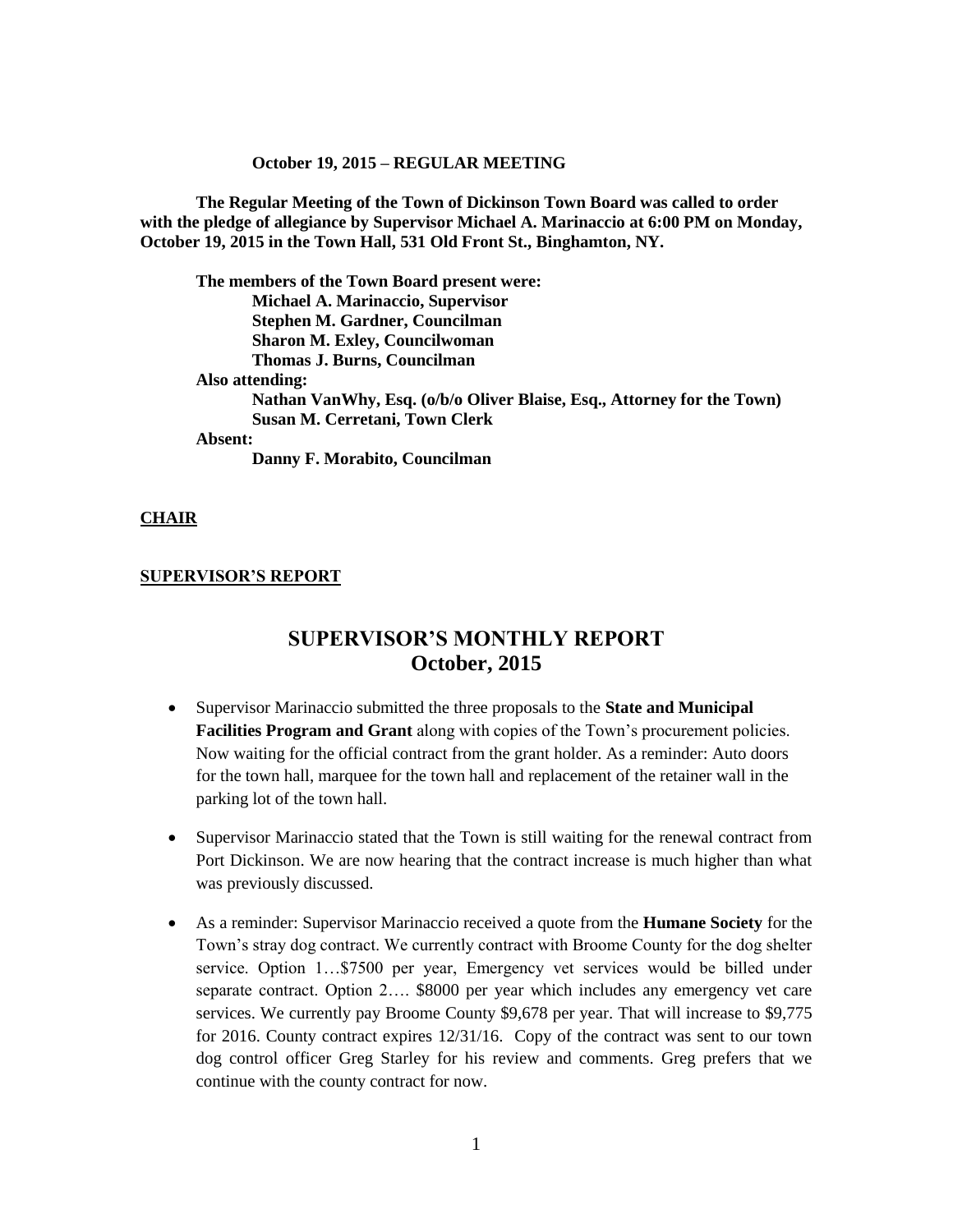## **SUPERVISOR'S REPORT (CONTINUED)**

- Public Works Commissioner Kie, Councilman Morabito and Supervisor Marinaccio attended the Port Dickinson Village meeting on Tuesday, Oct. 13 to see if anyone had any questions or concerns regarding the public works contract. There were no questions but we offered to discuss the contract with anyone interested in it.
- Supervisor Marinaccio stated that the Town received a check from the Sewage Treatment plant. A total of \$205,292 was deposited and credited to the sewage budget line. The Town also received \$190,172 from the sewage treatment plant. This credit was applied to the fourth quarter payment to the plant of \$207,231 which left a balance of \$17,059 to pay. This will help the Town in controlling the costs of waste treatment for our residents at least for the short term or until the plant sends out another increase in rates.
- Supervisor Marinaccio and Public Works Commissioner Kie attended the Town of Kirkwood Town Board meeting on Oct. 6. and were given the floor to discuss the Phelps St. project. The Kirkwood Board will now consider assisting us in paying for the project.
- The next **BC Association of Towns & Villages** meeting is Nov. 5. This will be Media Night. WBNG TV, Fox 40, News 34, WNBF, Press & Sun and Time Warner have all committed to attend. Location will be at the Spot Restaurant. Time of the event will be announced. Supervisor Marinaccio is working with Candace Chapman in coordinating this fun and informational event.
- There will be a ground breaking event for the new **Farmers Market** project at Cornell Cooperative Extension on Tuesday, Oct. 20, 11:30 am. Supervisor Marinaccio plans on attending.
- Supervisor Marinaccio asked the town board to consider making the town hall grounds smoke free.
- Supervisor Marinaccio received a call from Rick Lombardi, L. Stella Ireland Rd. resident thanking us for contacting the county regarding the erosion of driveways along this road. The County made repairs.
- Supervisor Marinaccio received a call from a village resident inquiring about the town taking over the Village Public Works Department. Mr. Marinaccio explained many of the contract items and how the town would maintain the village roads, infra-structure, etc. The resident was happy to have the information.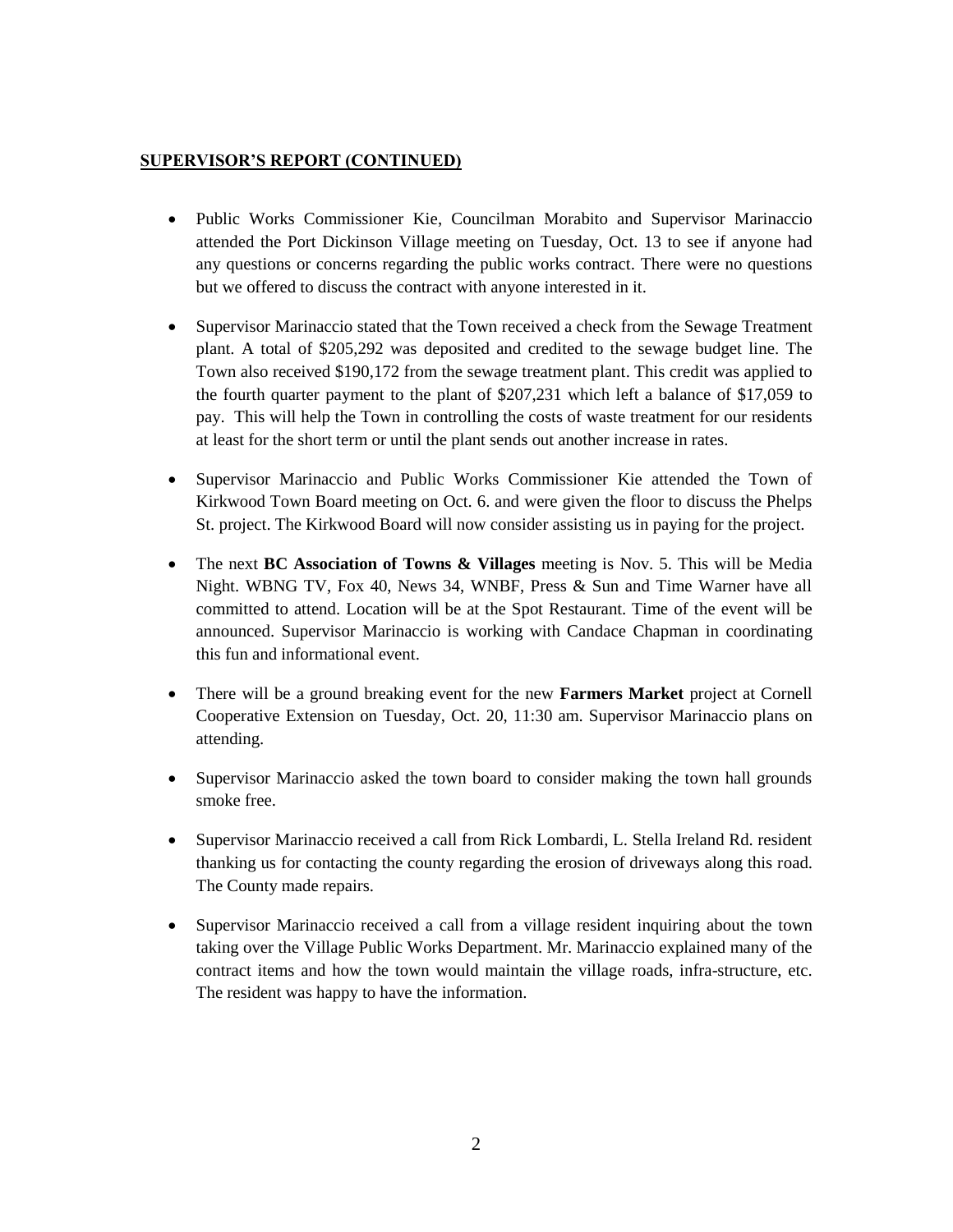### **SUPERVISOR'S REPORT (CONTINUED)**

- Robert Nielsen, one of the two commissioners for the Board of Elections sent a letter and other information to all the municipalities explaining the increases in the chargebacks for the 2016 elections. The major reasons for the increase are the 3 possible primaries, one congressional primary and our local primary.
- Supervisor Marinaccio stated that the Town was notified by the **NYS Dept. of Transportation** that they are nearing the completion and in the process of Final Acceptance of the Phase 1 reconstruction project of **NYS – 17,** and **I-81**. One question that Public Works Commissioner Kie and Supervisor Marinaccio had was in regard to the elimination of the center medium highway lights that are located in our town portion of the project. Supervisor Marinaccio and Public Works Commissioner Kie were told that the lights will be removed.
- Supervisor Marinaccio shared some great news: The submitted tax freeze efficiency plan that involved many towns, city and of course our town, was approved by the NYS Division of Budget with a few exceptions: **Town of Union Medicare Advantage PPO Plan** not approved, **Town of Vestal Medicare Advantage for retirees** not approved, **Town of Chenango joining NYMIR** not approved, **Broome County downgraded Records Mgmt. position from FT to PT** not approved, **Village of Endicott offered retirement incentive that resulted in elimination of 12 positions** not approved, and the **City going to LED lighting for all city street lights** not approved.
- Supervisor Marinaccio received the **Municipal Shelter Inspection** report for the county dog shelter. Mr. Marinaccio stated that the shelter was rated satisfactory which is very good. No violations or concerns noted in the report.
- Supervisor Marinaccio has been given the task of creating a **Town Emergency Plan** to Councilman Gardner. Councilman Gardner will report back at the next board meeting.

### **Code Violations:**

No violations submitted.

#### **Dog Control Report**

Supervisor Marinaccio is in receipt of the Dog Control Officer's Monthly Report for Sept., 2015:

Quite a few stray dog complaints from Village and Town - dogs being walked in the Village park, 2 unlicensed dogs, barking dog complaint.

#### **NYSEG Warning Letter:**

No letters issued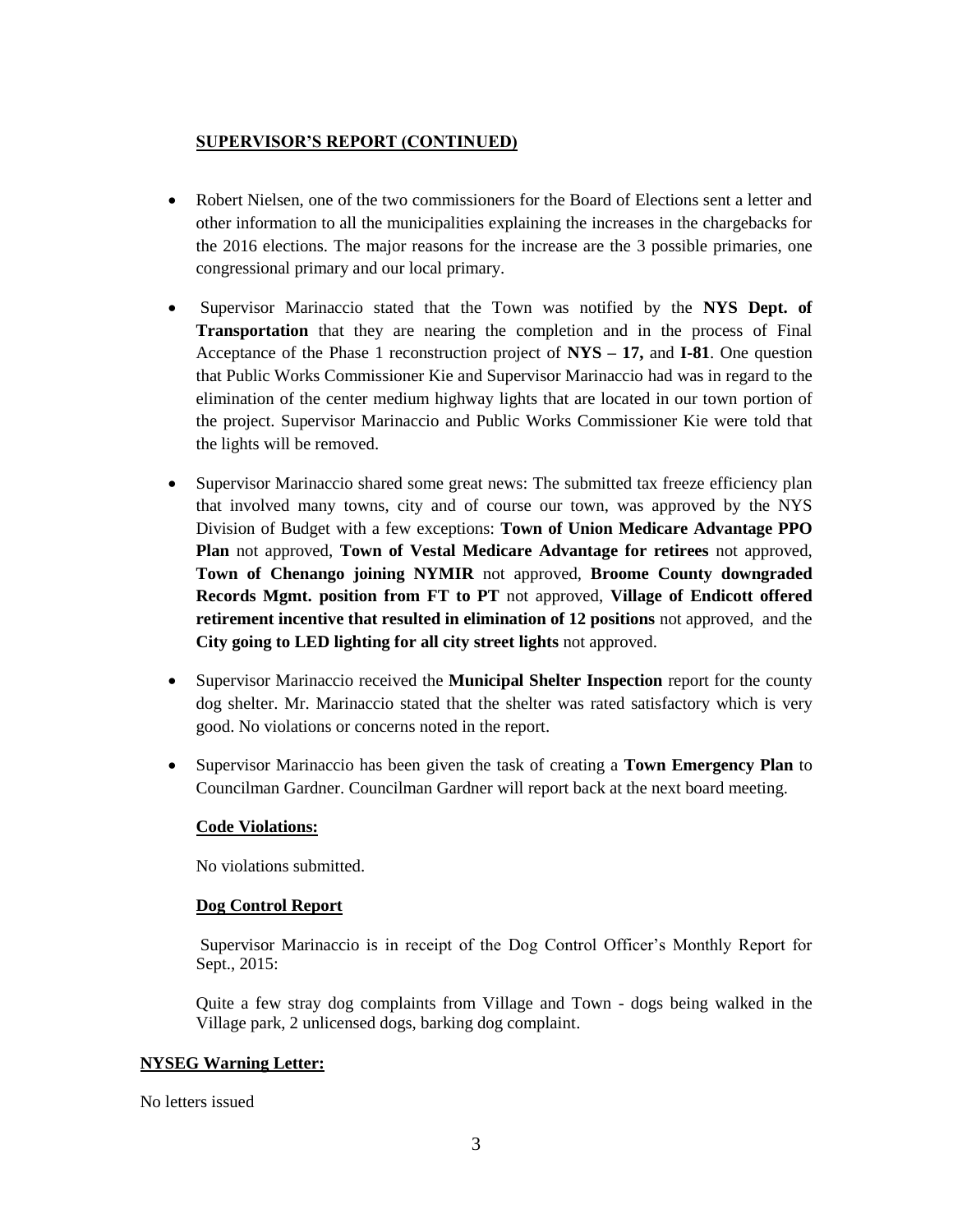## **NYMIR**

**NYMIR** is offering a free Crime and Fidelity seminar tomorrow at 1:00 pm at the Town of Chenango Community Center, 1905 Coleman Rd. Supervisor Marinaccio is planning on attending.

### **PUBLIC COMMENTS**

Resident Jim Love commented that over the weekend he saw the local TV coverage of the Phelps Street project. Mr. Love stated that he had a conversation with some residents of the Town of Dickinson who asked him why the Railroad is not sharing the cost of the project and - is getting off the hook, when the Railroad - in fact is causing the problem. Supervisor Marinaccio responded that the town attorney has approached the Railroad; however, we have not received a response. Supervisor Marinaccio stated that Senator Schumer has addressed the issue and he hasn't gotten any response from the Railroad even though the Senator is on the Service Transportation Board Committee.

Mr. Marinaccio stressed that the town cannot wait any longer to and risk jeopardizing peoples' lives. Mr. Marinaccio stated if the Railroad comes through with assistance then he will certainly give them credit.

## **APPROVAL OF MINUTES**

On a motion by Councilwoman Exley, seconded by Councilman Gardner to approve the **August 31, 2015 Special Meeting Minutes**, **September 14, 2015 Work Session and Regular Meeting Minutes, September 23, 2015 Special Meeting minutes, and October 5, 2015 Work Session Minutes.** All in favor. Vote Ayes-4, Nays-0, Absent -1

### **ABSTRACT #10**

Abstract Summary of Audited Vouchers for Funds in the amount of **\$152,644.21**. On a Motion from Councilman Gardner, seconded by Councilman Burns to approve. Vote Ayes  $-4$ , Nays  $-0$ , Absent - 1

> Supervisor Marinaccio voting Aye Councilman Gardner voting Aye Councilwoman Exley voting Aye Councilman Morabito voting absent Councilman Burns voting Aye

Unanimously passed and noted as duly adopted.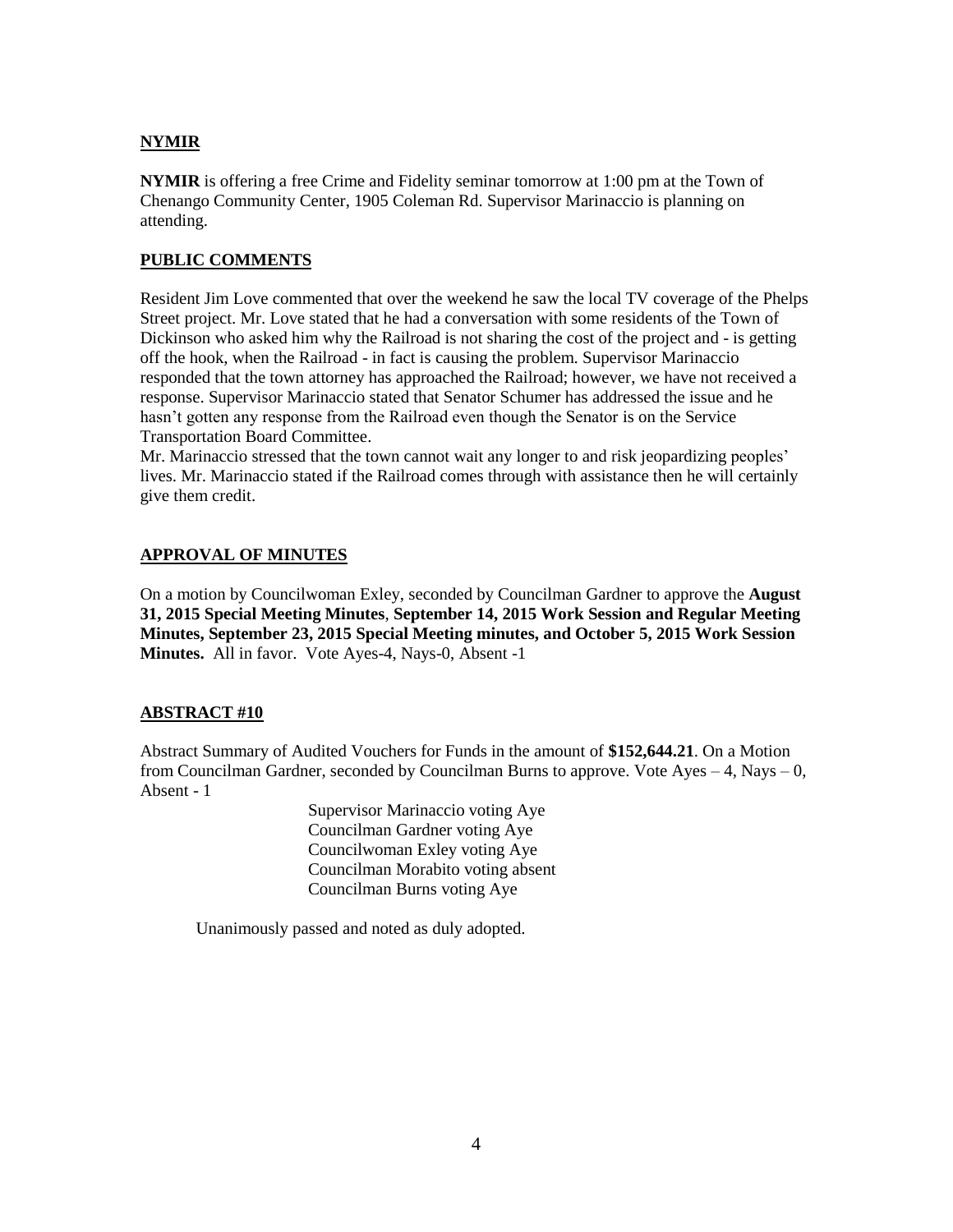**Abstract Summary of Audited Vouchers for Funds respectively in the amount(s) of: \$152,644.21**

**Voucher #10 for October, 2015 in the amount of: \$152,644.21**

| <b>General Fund</b>                          | \$45,867.73 |
|----------------------------------------------|-------------|
| <b>Part Town</b>                             | \$40.00     |
| <b>Highway</b>                               | \$16,375.98 |
| <b>Fire districts</b>                        | \$0.00      |
| <b>Light Districts</b>                       | \$8,731.24  |
| <b>Refuse &amp; Garbage</b>                  | \$7,862.42  |
| <b>Sewer Operating Dist.</b>                 | \$21,599.41 |
| <b>Water Operating Dist.</b>                 | \$52,167.43 |
| <b>Water Debt-Water Line/Replace/Repairs</b> | \$0.00      |

### **CHAIR**

#### **NBT BANK CLOSING PHELPS STREET EXTENSION**

Supervisor Marinaccio, Administrative Assistant Kie and Town Clerk Susan Cerretani met with **NBT Bank** on Tuesday October 12, 2015 for the closing on the Phelps Street Extension project.

#### **2016 BUDGET PROCESS**

Supervisor Marinaccio stated that preliminary budget process for 2016 is done and we will be conducting a public hearing at the November  $2<sup>nd</sup>$ ,  $2015$  work session.

#### **NO PARKING ON LOWER ROSEDALE DRIVE**

Supervisor Marinaccio stated that at Attorney Blaise's direction a public hearing regarding 'No Parking on Rosedale Drive' will be carried over to be discussed further at the November meeting.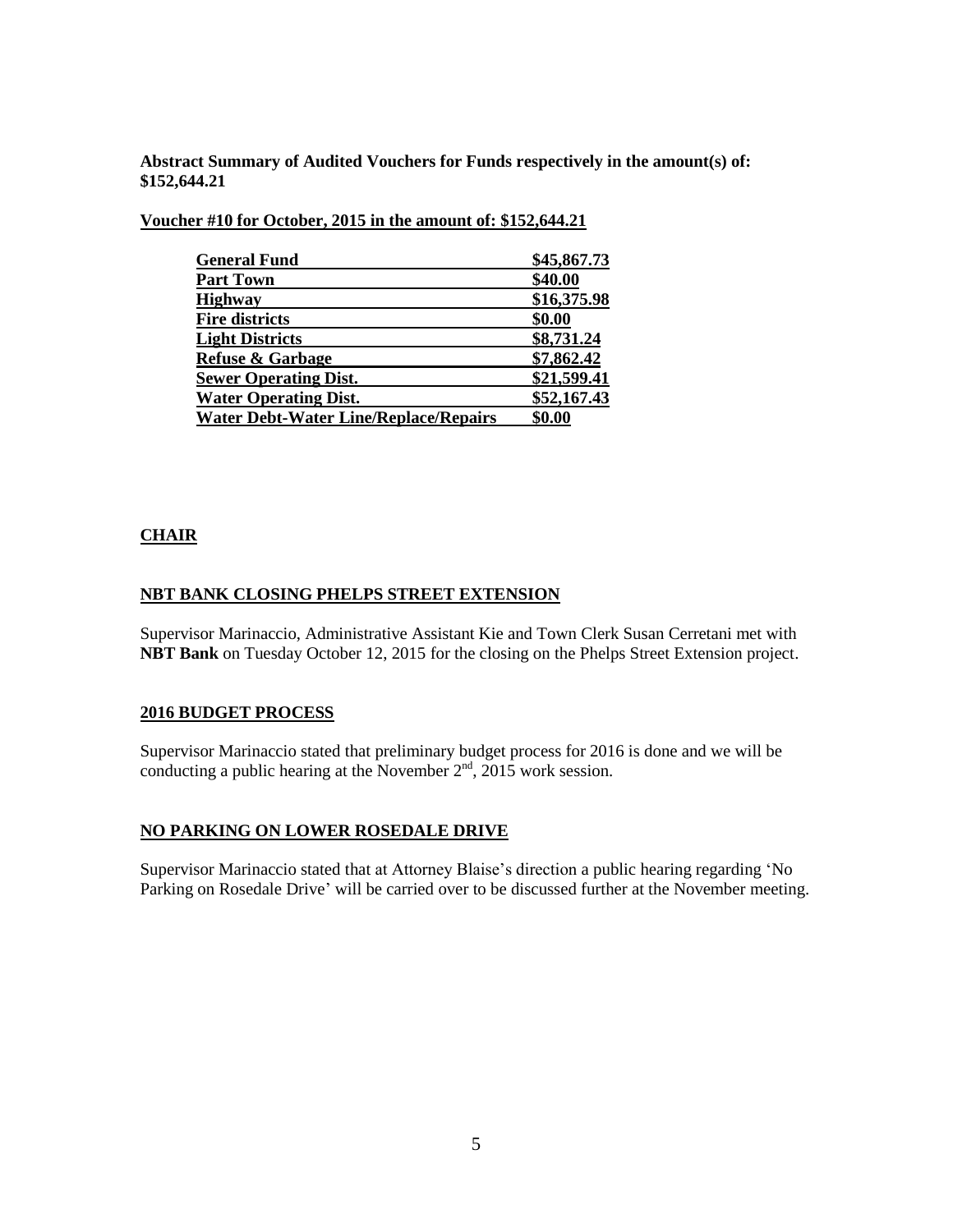#### **ATTORNEY**

*Supervisor Marinaccio welcomed Attorney Nathan VanWhy substituting for Town Attorney Oliver Blaise who was out of town on business.*

#### **AWARDING GARBAGE DISTRICT RE-BIDS FOR 2016**

### **RESOLUTION 2015 - 41**

The following Resolution was offered by Councilman Burns, who moved its adoption, seconded by Councilman Gardner to wit:

BE IT RESOLVED, by the Town Board of the Town of Dickinson, Broome County, New York as follows:

#### **RESOLUTION AWARDING THE GARBAGE DISTRICT RE-BIDS SUBMITTED ON OCTOBER 2, 2015 TO LOW BIDDER BERT ADAMS DISPOSAL FOR ONE YEAR IN THE AMOUNT OF \$123,769.80.**

The question of adoption of the foregoing Resolution was duly put to a vote on roll call which resulted as follows: All in favor. Vote  $Ayes - 4$ , Nays  $- 0$ , Absent -1

> Supervisor Marinaccio voting Aye Councilman Gardner voting Aye Councilwoman Exley voting Aye Councilman Morabito voting absent Councilman Burns voting Aye

All in favor

#### **DPW AGREEMENT WITH THE VILLAGE OF PORT DICKINSON**

Attorney VanWhy stated that the **DPW** agreement has been sent by Attorney Blaise and Village's attorney Jeffrey M. Jacogs for independent review by Don Walls (Chenango's attorney) to protect interests of both towns. This is a positive sign reflecting Village's interest in moving forward with contract. The Town can expect a response in time for November meetings. Supervisor Marinaccio noted that there were a couple additional minor changes in the contract that were made by Administrative Assistant Beverly Wike and Public Works Commissioner Joel Kie. Supervisor Marinaccio expressed concerns that the changes even though minor could stall the process. Administrative Assistant Wike is suggesting that the date to renegotiate the contract be changed from December first to September first due to the budget. Public Works Commissioner Joel Kie is requesting that under 'Town Obligations', "Salting" should replace "Sanding". He also would like a revision that requires someone to be designated in his absence. Attorney VanWhy stated that these seem to be reasonable changes and that he would talk to Attorney Blaise and be sure to present them to the Village attorney.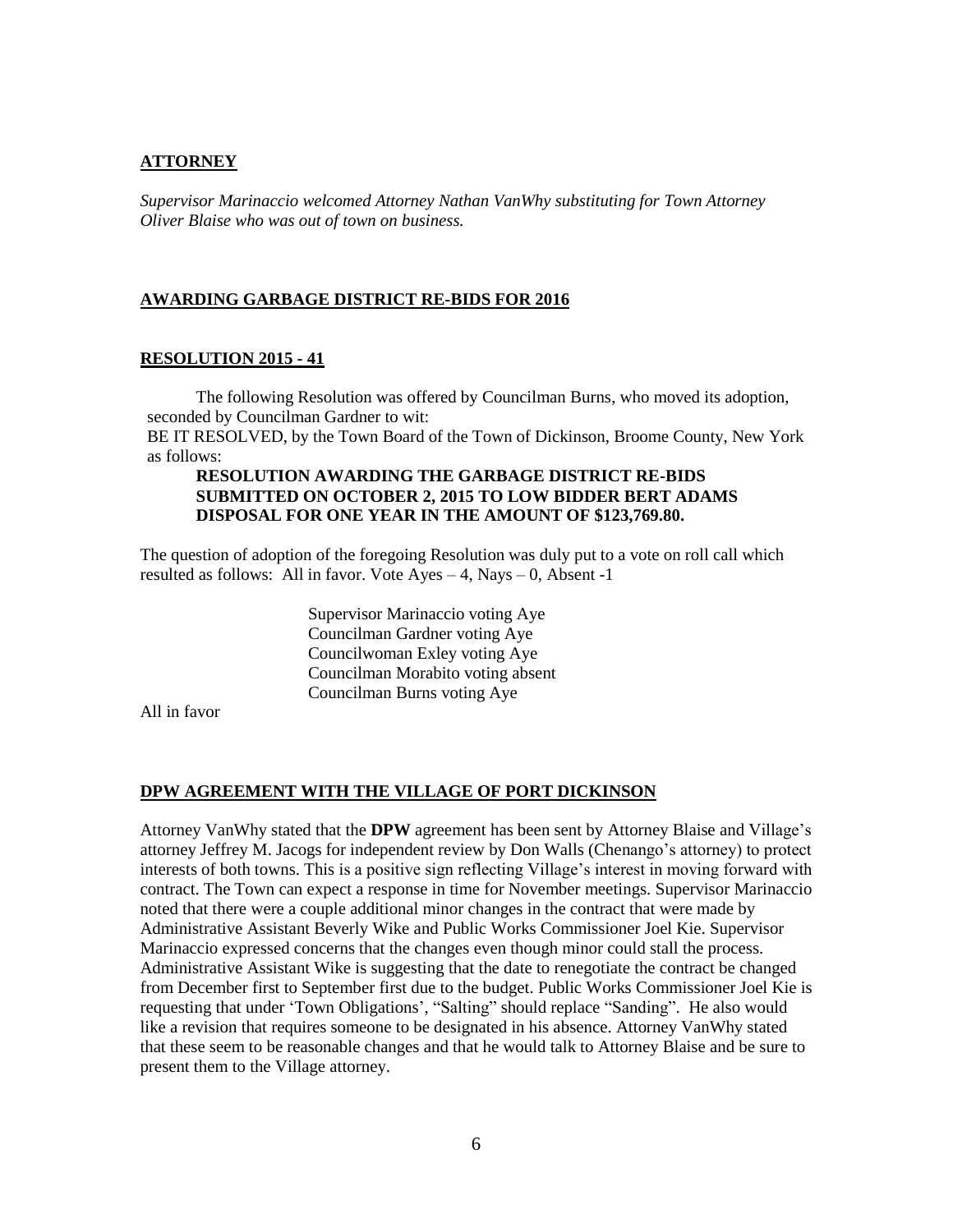### **CHASE FUNERAL HOME TAX ASSESSMENT LITIGATION**

Attorney VanWhy stated that Town Attorney Blaise will be meeting with Town Assessor Jack Cahill on October 26th to discuss the case status and strategy of the Chase Funeral Home tax assessment litigation**.**

### **PHELPS STREET EASEMENTS**

Attorney VanWhy is awaiting temporary easement from Mrs. Burke. Per Public Works Commissioner Kie, work is progressing in other areas and showing significant progress.

### **RESOLUTION 2015 - 42**

The following Resolution was offered by Councilwoman Exley, who moved its adoption, seconded by Councilman Burns to wit:

BE IT RESOLVED, by the Town Board of the Town of Dickinson, Broome County, New York as follows:

### **RESOLUTION TO SET A PUBLIC HEARING ON NOVEMBER 2, 2015 AT 5:30 PM FOR THE FIRE PROTECTION CONTRACTS.**

The question of adoption of the foregoing Resolution was duly put to a vote on roll call which resulted as follows: All in favor. Vote  $Ayes - 5$ , Nays  $- 0$ , Absent  $- 1$ .

> Supervisor Marinaccio voting Aye Councilman Gardner voting Aye Councilwoman Exley voting Aye Councilman Morabito voting absent Councilman Burns voting Aye

All in favor.

(Attorney Blaise will prepare a public hearing notice for the Town Clerk to have published in the newspaper, to post on the website, and to post on the town sign board. Attorney Blaise will have the contracts prepared for the next work session)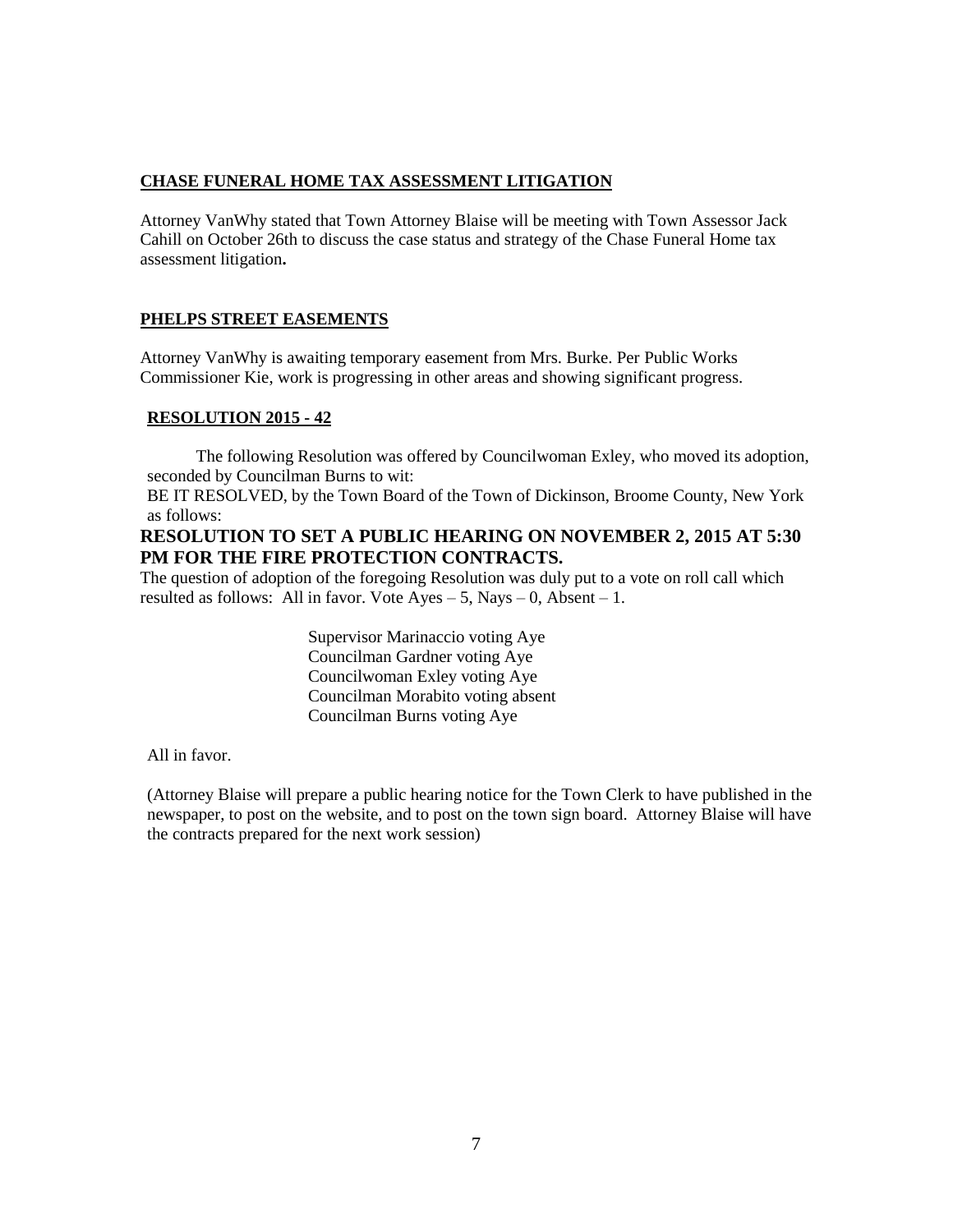#### **RESOLUTION 2015 - 43**

The following Resolution was offered by Councilman Gardner, who moved its adoption, seconded by Councilwoman Exley to wit:

BE IT RESOLVED, by the Town Board of the Town of Dickinson, Broome County, New York as follows:

### **RESOLUTION TO SET A PUBLIC HEARING ON NOVEMBER 2, 2015 AT 5:30 PM FOR THE 2015 BUDGET PROCESS**

The question of adoption of the foregoing Resolution was duly put to a vote on roll call which resulted as follows: All in favor. Vote Ayes  $-4$ , Nays  $-0$ , Absent  $-1$ .

> Supervisor Marinaccio voting Aye Councilman Gardner voting Aye Councilwoman Exley voting Aye Councilman Morabito voting absent Councilman Burns voting Aye

(Attorney Blaise will prepare a public hearing notice for the Town Clerk to have published in the newspaper and to post on the town website and town sign board)

### **RESOLUTION 2015 -44**

The following Resolution was offered by Councilman Burns, who moved its adoption, seconded by Councilwoman Exley to wit:

BE IT RESOLVED, by the Town Board of the Town of Dickinson, Broome County, New York as follows:

### **RESOLUTION TO SET A PUBLIC HEARING ON NOVEMBER 2, 2015 AT 5:30 PM REGARDING GARAGE SALE LEGISLATION.**

The question of adoption of the foregoing Resolution was duly put to a vote on roll call which resulted as follows: All in favor. Vote Ayes  $-4$ , Nays  $-0$ , Absent  $-1$ .

> Supervisor Marinaccio voting Aye Councilman Gardner voting Aye Councilwoman Exley voting Aye Councilman Morabito voting absent Councilman Burns voting Aye

All in favor.

(Attorney Blaise will prepare a public hearing notice for the Town Clerk to have published in the newspaper and to post on the town website and town sign board)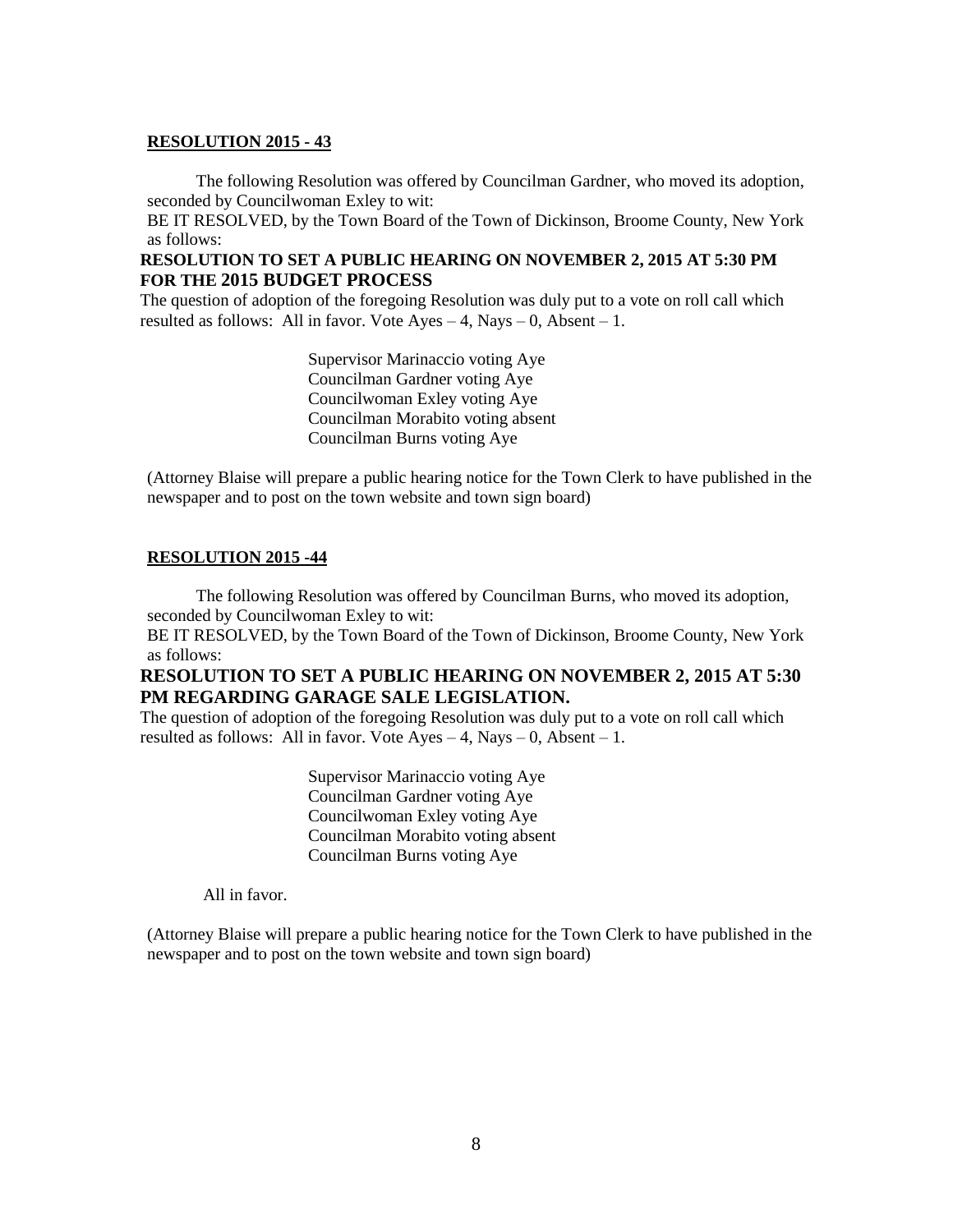## **NO PARKING ON LOWER ROSEDALE DRIVE**

A public hearing regarding 'No Parking on Rosedale Drive' will be discussed further at the November meeting and a public hearing will then be scheduled for December.

## **PUBLIC WORKS**

## **MICROTEL**

 Public Works Commissioner Kie is hopeful that the foundation floor of the **Microtel** will be in by the end of the week and framing will start November 1<sup>st</sup>. Public Works Commissioner Kie stated that it should be close to being closed in by December. He remarked that good progress is being made. Public Works Commissioner Kie stated that the engineer approved the structures for the sewer line just today.

## **LEAF PICKUP**

• Public Works Commissioner Kie reported that the highway crew has started leaf pickup.

## **TRUCK SOLD AT AUCTION**

 Public Works Commissioner Kie reported that the Ford truck was sold at auction for \$9,500.

# **YARD WASTE PICKUP**

• Public Works Commissioner Kie stated that final yard waste pickup for the Town of Dickinson will be November  $9<sup>th</sup>$  and final yard waste pickup for the Village of Port Dickinson will be November  $10<sup>th</sup>$ . There will be a notice published in the Community section of the newspaper and it has been posted on the website and on the town sign board. The Highway Department will work Monday, Tuesday, Wednesday and Thursday of that week and take Friday off. The crew will work the Veterans Day Holiday.

## **RESIDENTS MEETING WITH BOCES**

 Public Works Commissioner Kie stated that **BOCES** will be holding a meeting with the town residents from Maiden Lane regarding the storm water issues. Councilwoman Sharon Exley will attend the meeting and report back to the board.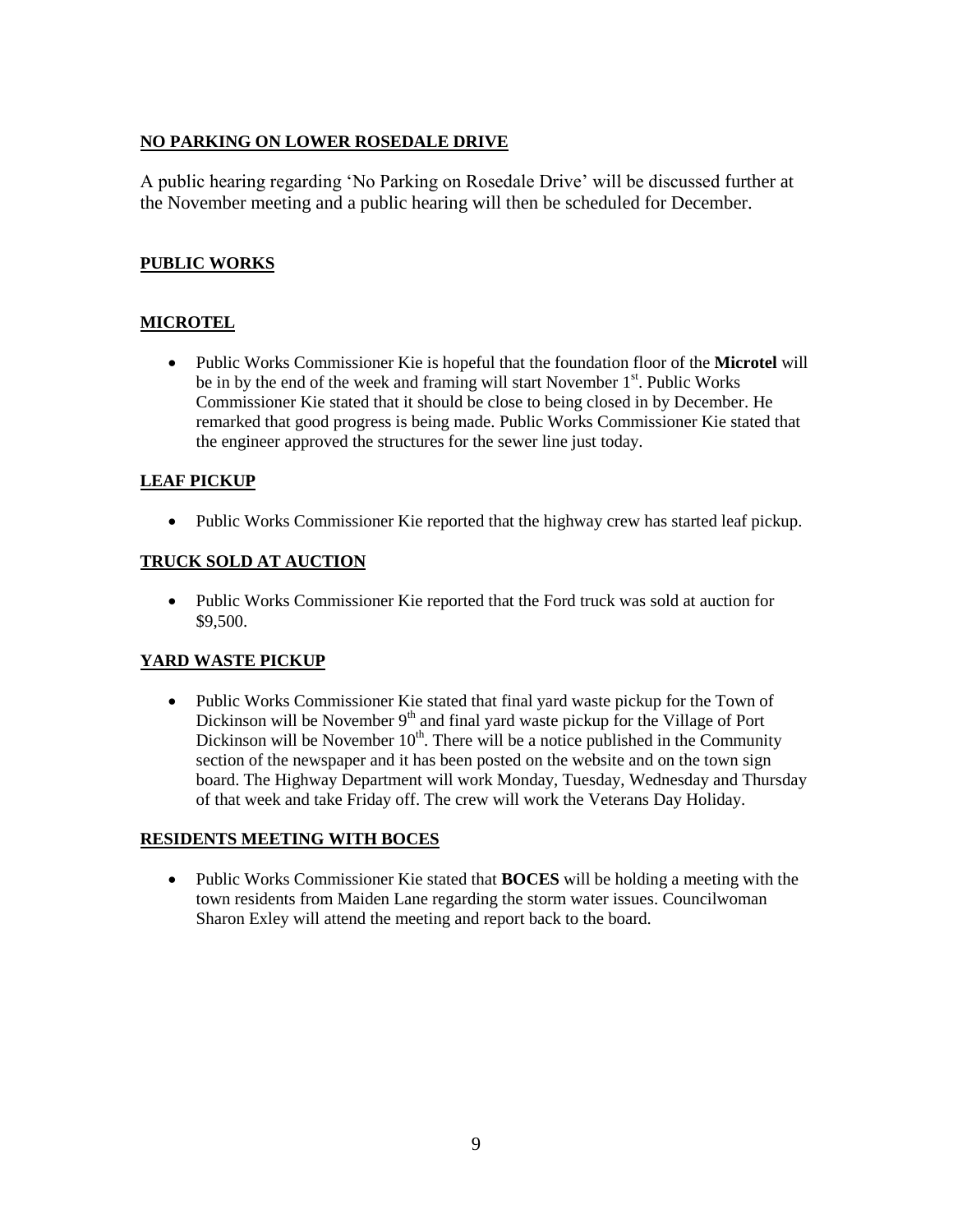## **GARBAGE/LITTER ON FRONT STREET**

• Public Works Commissioner Kie remarked that he has noticed more garbage/litter on Front Street than ever before. Supervisor Marinaccio stated that Debbie Morello from **SUNY BCC** informed him that she had received a complaint from a resident about students tossing garbage. There was a discussion about whether it needs to be posted. Supervisor Marinaccio would like to have Attorney Blaise's opinion and advice on the matter and whether it would be handled as a code issue or by the **BC Sheriff's Department**. It was noted that there is a waste receptacle at the bus stop shelter on Front Street that is always over-flowing. The Town will contact **Broome County DPW** to inform them that the receptacle needs to be emptied more frequently.

## **ELECTRIC CAR CHARGING STATION AT SPOT RESTAURANT**

• Public Works Commissioner Kie stated that an electric car charging station is being constructed at the location of the **Spot Restaurant**. Code Enforcement Officer Rafferty stated that the company approached the Town of Dickinson but ultimately decided on the Town of Chenango location because the electric was closer.

## **CODE**

## **UTILITY POLES IN THE RIGHT OF WAY – MOBILITIE**

Code Enforcement Officer Rafferty was contacted by email by **Mobilitie**, a public utility company in the State of New York. The company is interested in utilizing its usury rights to place utility poles in the public right of way at various locations in the Town of Dickinson. As a developing technology, small cell solutions expand network coverage and capacity at discreet locations for wireless carriers, require only limited infrastructure to be installed at a property, and don't require dedicated space for head-end equipment, high power demands, or any HVAC equipment. **Mobilitie** would plan to install a pole, an antenna, the equipment, and a meter at each site. **Mobilitie** is in the information gathering/planning stages for the project. Code Enforcement Officer Rafferty shared the introductory email with Town Attorney Oliver Blaise to follow up on.

## **PLANNING BOARD**

Nothing to report at this time

### **ZONING BOARD**

### **SUNSET DRIVE VARIANCE**

**ZBA** Chairwoman Jeanne Compton reported that a variance was granted on the Sunset Drive garage with 2 stipulations:

- 1. Confusion and error in the design figures. The way the request for the variance read the design goes out on an angle. Required to make the borings right next to driveway
- 2. Drain on own property instead of draining to neighbors